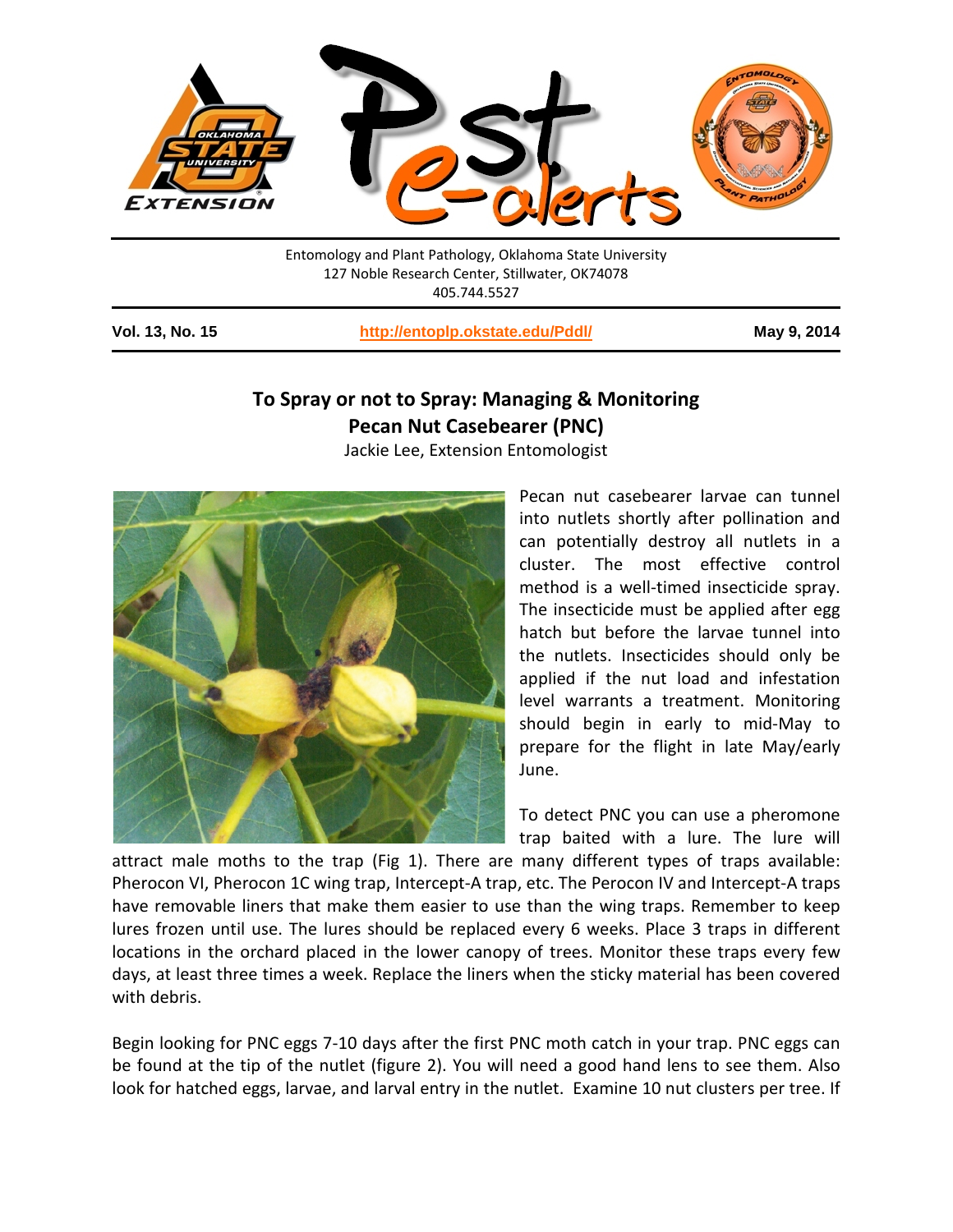you find two or more infested clusters before 310 clusters are sampled, the PNC population is large enough to damage greater than 5% of the harvest. Apply a labeled insecticide in the next few days. If you do not find an infestation, repeat scouting in 2-3 days. OSU has an in depth fact sheet on PNC, which can be found at [http://pods.dasnr.okstate.edu/docushare/dsweb/Get/Document-](http://pods.dasnr.okstate.edu/docushare/dsweb/Get/Document-1314/EPP-7189web+color.pdf)[1314/EPP-7189web+color.pdf.](http://pods.dasnr.okstate.edu/docushare/dsweb/Get/Document-1314/EPP-7189web+color.pdf)



**Fig 1.** Male PNC moths attracted to a Pherocon trap with PNC pheromone lure.



**Fig 2**. Pecan nut casebearer egg in two locations on nutlet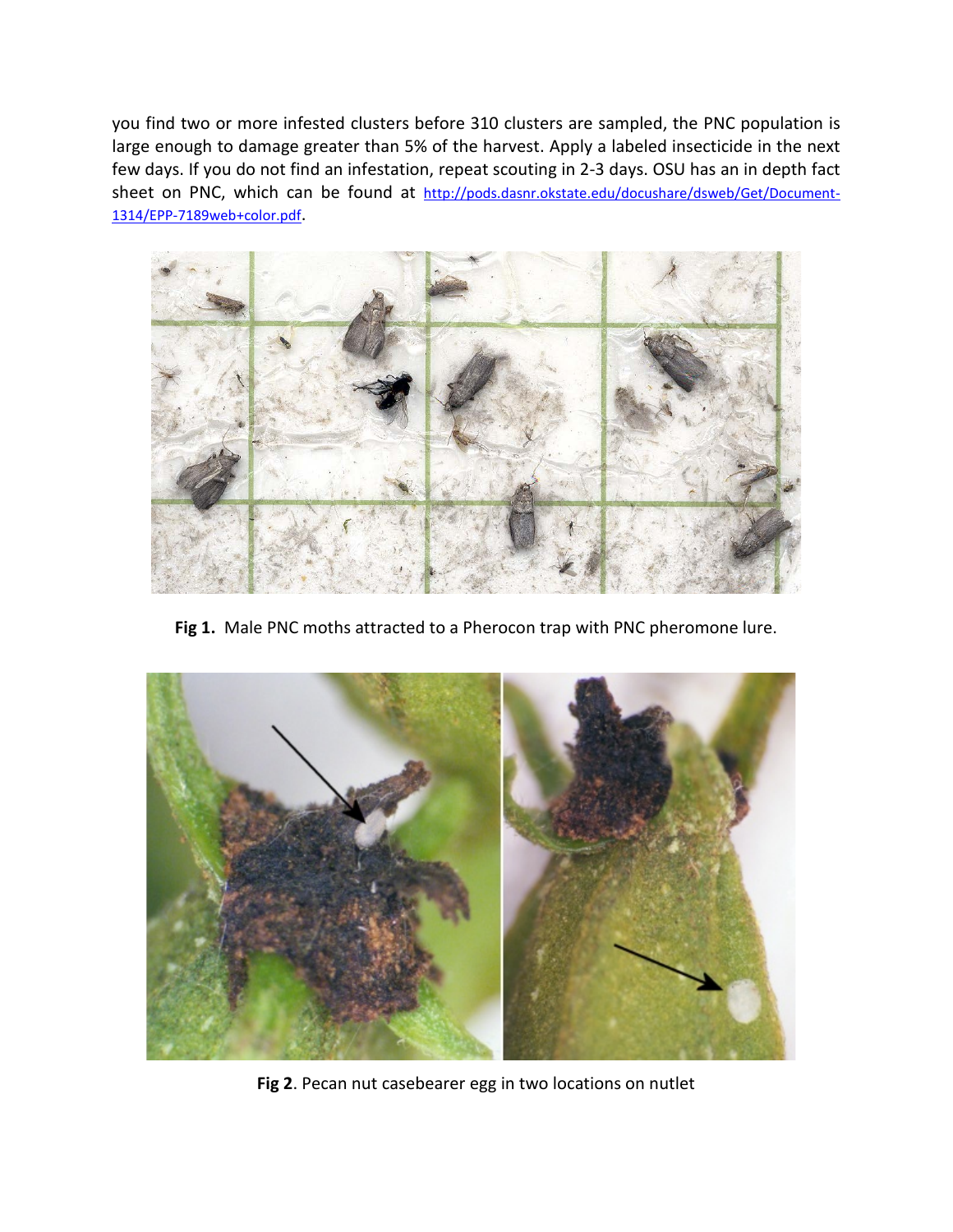If you plan on monitoring please think about participating in the PNC data collection program. This is a web-based data entry system. All pecan stakeholders with an interest in participating are encouraged to apply. The program rationale is to provide real time PNC data entry from the field to drive a PNC Risk Assessment Model that will appear in a Belt-Wide Map in real time to aid producers in making PNC management decisions in the current season. The public map page can also be used to view the results of previous seasons.

To take part as a cooperator in the PNC Data Collection Program of Pecan ipmPIPE:

- 1) Register online at http://pecan.ipmpipe.org/cooperator programs/pnc/pidss.cfm as a member of Pecan ipmPIPE, preferably by May 15. You will be sent a unique passcode to your email with instructions to activate your account. **If you registered in previous years this step is not necessary**. If you have forgotten your password, you can retrieve it from the login page.
- 2) Log into the system. Your username/password is saved in a session unless you log out.
- 3) Request to be part of the program using the '**Become a Cooperator**' link.
- 4) Begin Collecting and reporting data from your orchard.

Please note that free PNC traps/ lures are no longer available from the parent program. USDA funds have been expended. However, some local, regional and state coordinators of pecan IPM do include this. **Please contact your local Pecan IPM agent to check availability** (Jackie Lee, [jackie.lee@okstate.edu\)](mailto:jackie.lee@okstate.edu).

## **Collecting PNC data**:

PNC pheromone traps should be placed in the field and inspected at least 10 days before first moth catch is expected (early to mid-May). This allows firm establishment of the baseline to determine when moths first begin emerging because "zero" moths in the traps provide strong evidence that the PNC is still in the pupal stage and the flight has not yet begun. Then, the first moths (that are found in the traps after the "zero" catch dates are recorded) are known to also be the first moths that are emerging in the flight. The regular tracking of this flight during the few weeks that moths are active provides an accurate picture of how that generation interacted with the pecan crop.

Data entry forms are accessed by logging into the website and selecting the '**enter data**' menu item. [http://pecan.ipmpipe.org/cooperator\\_programs/pnc/pidss.cfm](http://pecan.ipmpipe.org/cooperator_programs/pnc/pidss.cfm)

The ideal reporting schedule is daily, and if it is convenient for you to do so, we would like to receive daily information. Alternatively, trap checking and reporting schedules of three (i.e. MWF) or even two (i.e. Monday and Thursday) times per week are of value to us.

Regular online reporting of the PNC moth catch data is essential to allow us to produce the realtime PNC Risk Map. Additional data on egg lay, hatch, nut entry, % infestation of nuts by larvae, crop load, etc. is not essential, but very useful for model validation and management